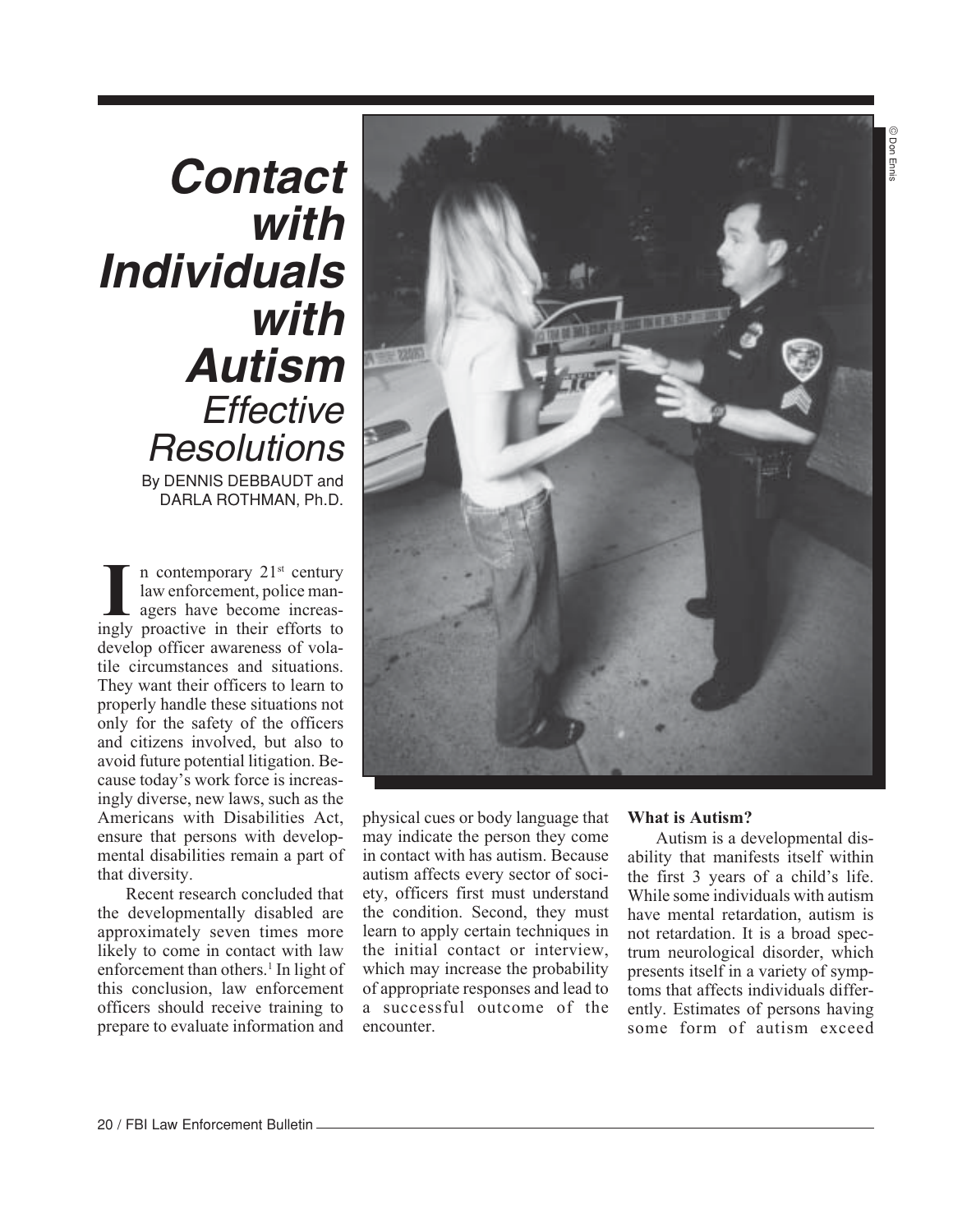500,000 nationally, becoming the third most common developmental disability in the United States.<sup>2</sup> Autism affects the normal development of the brain relating to social and communicative interaction. Individuals with autism have difficulty appropriately communicating with, or relating to, others.

When responding to a call that involves a person with autism, officers may face a situation that will challenge the training, instincts, and professional conduct of even the most experienced police veteran. Is the individual intoxicated? On narcotics? Or is the person developmentally disabled?

#### **Where are Individuals with Autism Usually Found?**

Because approximately 80 percent of patrol responses do not involve criminal activity, contact with individuals with autism may occur anywhere in the community.3 Because autism affects each individual differently, many people with autism often function well in society—they may have regular employment in a supervised or unsupervised workplace, and may live in traditional or assisted living homes. Therefore, the initial call for assistance to law enforcement may first appear as a domestic disturbance; however, upon arrival, the officers may receive information or otherwise determine that the subject is affected with autism and has reacted inappropriately to some event. The initial contact may be predicated by a request for medical assistance. Reports estimate that as many as 25 percent of individuals with autism will have seizures by the age of 21.4 Other calls may involve complaints of strange behavior, such as being in an unfamiliar place or just wandering around or doing unusual things. Autistic persons have not developed the social awareness usually expected by others in the community. Law enforcement must not forget the characteristics of individuals with autism when responding to calls. For example, if they receive a call for assistance involving a stranger sitting on a porch swing or rocking chair or looking into the windows of a house, it may not indicate a person on drugs or a potential burglar, but rather an individual with autism who just wanted to selfstimulate through rhythmatic motion or to see what was inside the house. In another example, a complaint from a store owner of a person rearranging items or display objects may not be a shoplifter, but, instead, an autistic individual engaging in the obsessive-compulsive

behavior of "ordering" those items in some sequence that other individuals may not notice.

While responding officers always must consider their own safety, as well as that of others, in such circumstances, their presence may cause further inappropriate responses by an autistic individual. Persons with autism do not know the implications of their behavior they do not understand the consequences of their actions, especially aggressive actions. An officer's approach may cause people with this condition to flee, sometimes failing to respond to an order to stop. Other autistic individuals may react by dropping to the floor or ground and rocking back and forth, averting eye contact with the officer. Officers should not interpret an autistic individual's failure to respond to orders or questions as a lack of cooperation or as a reason for increased force.

![](_page_1_Picture_7.jpeg)

Mr. Debbaudt heads a private detective agency and trains police officers nationwide on recognizing and responding to persons with autism.

![](_page_1_Picture_9.jpeg)

Dr. Darla Rothman is a curriculum specialist and certified instructor with the Maryland Police and Correctional Training Commissions.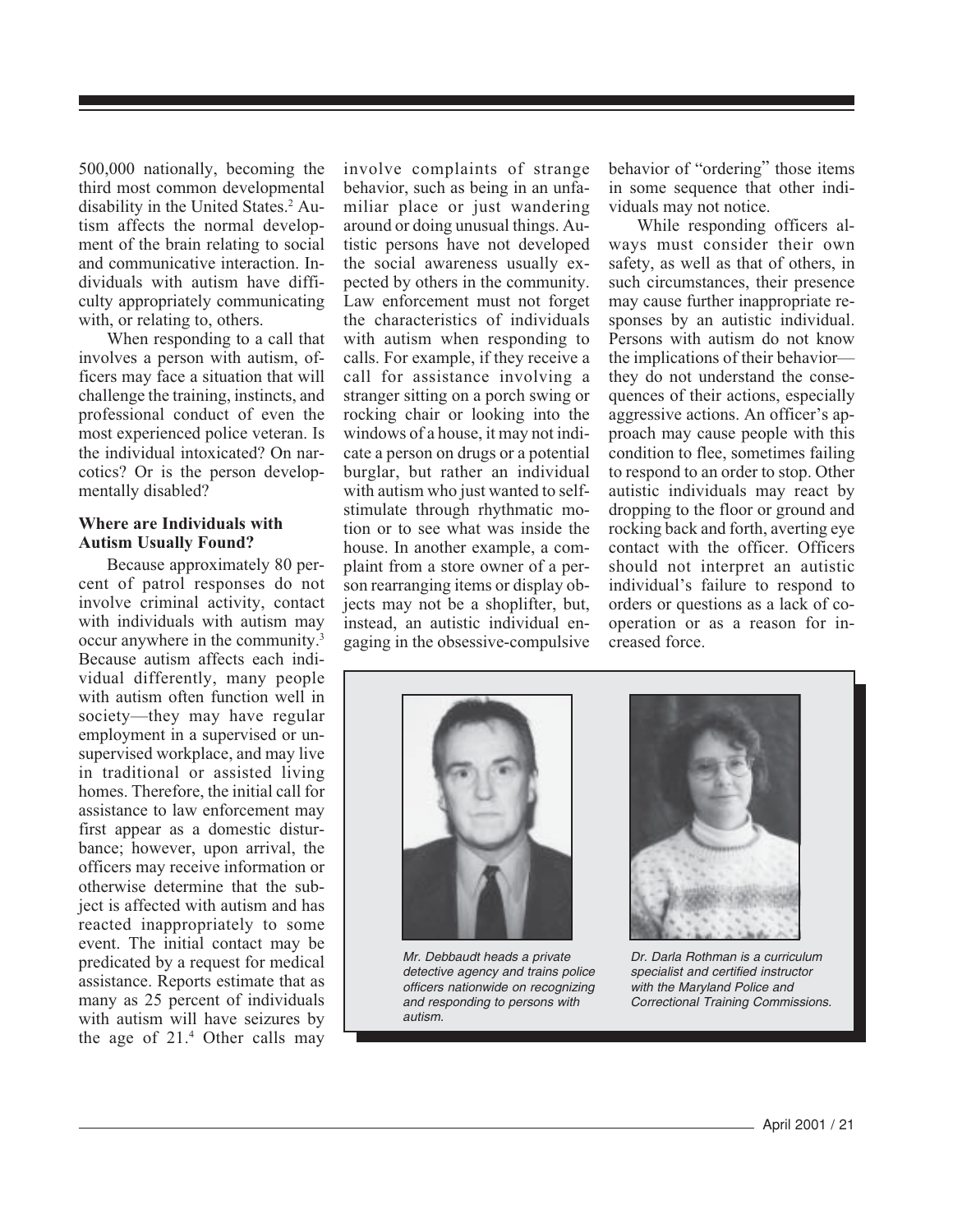Although autistic individuals are usually self-abusing, they may escalate into tantrum-like behavior (e.g., screaming, pushing, kicking, hitting) from fear, frustration, or confusion. They can not conceptualize meanness or acts of purposeful injury to others. They just want the circumstances to change but do not know how to implement that change. This presents an obvious dilemma to responding officers.

#### **What are Some Common Signs of Autism?**

In the case of autism, there are no external indicators. Individuals with autism look like any other person; however, visual cues exist that an observant officer can use to help indicate they are dealing with an autistic individual. These often subtle cues may depend on the functionality level of the autistic person. Recognition of the behavioral symptoms of autism and the techniques of approach can reduce the risk factors of such encounters. These risks include the physical safety of the officers and of the individual with autism, as well as the resulting litigation from inappropriate responses to the incident by the officers.

Among the most difficult assistance calls are those that concern the welfare of children. When an officer responds to the scene of a complaint of possible child abuse and observes an adult wrestling with a screaming, struggling, redfaced child, the officer must use split-second judgment. Is this a possible kidnaping? Is this a blatant case of child abuse? Or could it be an extremely painful episode for the parent of a child with special needs who, for whatever reason, is out of control? While the officer has a responsibility to resolve the call, patience and understanding will help reduce the stress for all involved, including the child who would be further traumatized if the officer acts aggressively against the parent.

One characteristic of autistic individuals, especially children, is their propensity to run. They do not believe that they are running away, but possibly just returning to a favorite place or going back to look at something attractive. They may not be lost and may be very content where they are; however, to the general public, unattended children are cause for concern.

**Persons with**  "<br>"<br>" **autism do not know the implications of their behavior....**

Police unwittingly may charge dangerment, which forces them to parents of autistic children with en-  $\sum_{\text{charge}}$ <br>with en<br>them 1<br>re the attend hearings to retrieve their bewildered children from protective services. Moreover, a child found alone may not respond to an officer's efforts and consolation because they are quite content to stay where the officer found them. Individuals with autism, particularly children, usually cannot process multiple stimuli at one time. Brights lights, sirens, K-9 partners,

different smells, loud voices, or attempts at consolation may push an individual with autism to react in a way that may make it impossible to regain their attention and may jeopardize the safety of those involved in the incident. For example, an autistic person may abruptly flee into busy traffic, because they do not realize the inherent risk in that act.

#### **What is an Appropriate Response?**

Law enforcement officers are trained to handle unexpected situations they may encounter on routine calls. By understanding the nature of autism, responding officers can manage calls involving individuals with this condition more effectively. Officers can use the acronym AUTISM to help them remember the methodology they should use when dealing with individuals with autism. They should—

**A**pproach the person in a quiet, non-threatening manner. Because autistic persons may be hypersensitive to stimuli, officers should attempt to avoid quick motions and gestures that an autistic person may perceive, even remotely, as threatening.

**U**nderstand that touching the autistic person may cause a protective "fight or flight" reaction. Officers should never touch an autistic person on the shoulders or near the face. Autistic hypersensitivity includes being touched and even extends to invasions of their personal space.

**T**alk to the person in a moderate and calm voice. Although officers may have to repeat their directions or questions several times, they should be patient and wait for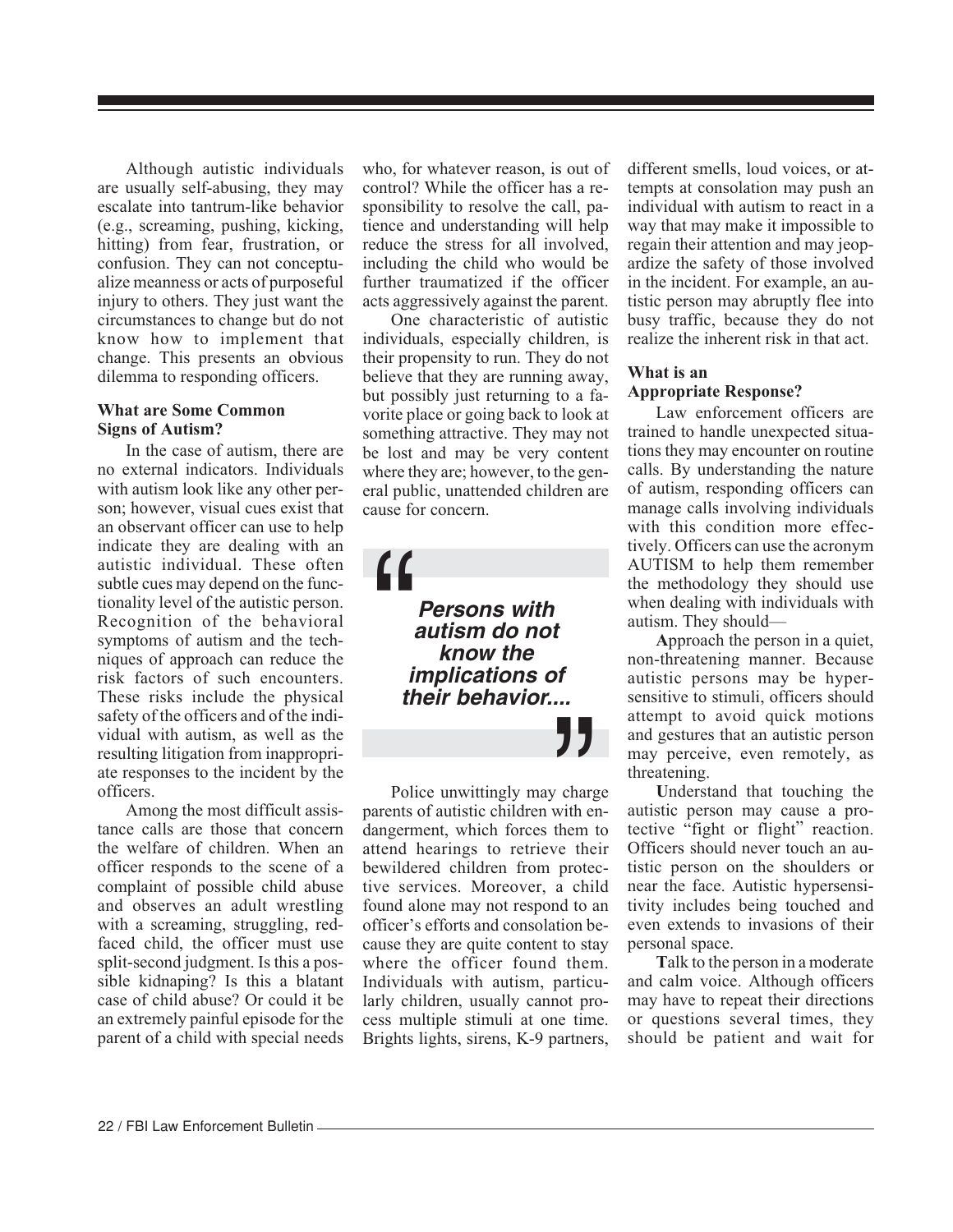answers. Speaking loudly will not help and may even be viewed as threatening.

**I**nstructions should be simple and direct with no use of slang. An autistic person will take an officer's statements literally. "Do you think that's cool?" or "Up against the wall!" probably will cause confusion and result in an inappropriate or unexpected response. Officers should use specific commands, such as, "stand up" or "go to the car, now" to reduce the chance of confusion.

**S**eek all indicators to evaluate the situation as it unfolds.

**M**aintain a safe distance until any inappropriate behaviors lessen, but remain alert to the possibility of outbursts or impulsive acts.

### **What If a Crime Has Been Committed?**

If officers take an individual into custody and even remotely suspect that the person may be developmentally disabled or autistic, to reduce the risk of abuse, injury, or both, they should segregate the individual and never place them in the general incarcerated population before a mental health professional can evaluate them. Once professionals have determined that the individual is developmentally disabled, officers should contact the prosecutor's office for further advice or directions.

Oftentimes, individuals with autism confess to crimes they did not commit because of their desire to please and willingness to accept an authority figure's version of events, even if untrue, or because of their inappropriate responses or interpretations to questions from the

![](_page_3_Figure_7.jpeg)

interviewer. This response often results from "conditioning" they received throughout their lives by caregivers.

The interviewer must ask specific questions toward what information is sought and avoid ambiguity. For example, if the interviewer asks, "Did you take the money?" the person with autism most probably will say "Yes," whether or not the individual actually took it. Investigators should ask a more

clear question, such as, "What did you do?" allowing time for the individual to provide a response. If the investigator asks, "Were you with your family or John?" the autistic person may respond, "John" because that was the last choice of the sequence. If the investigator asked the question again, but reversing the order, the autistic person may answer, "my family" for the same reason. Neither may be correct. Investigators should ask a more specific